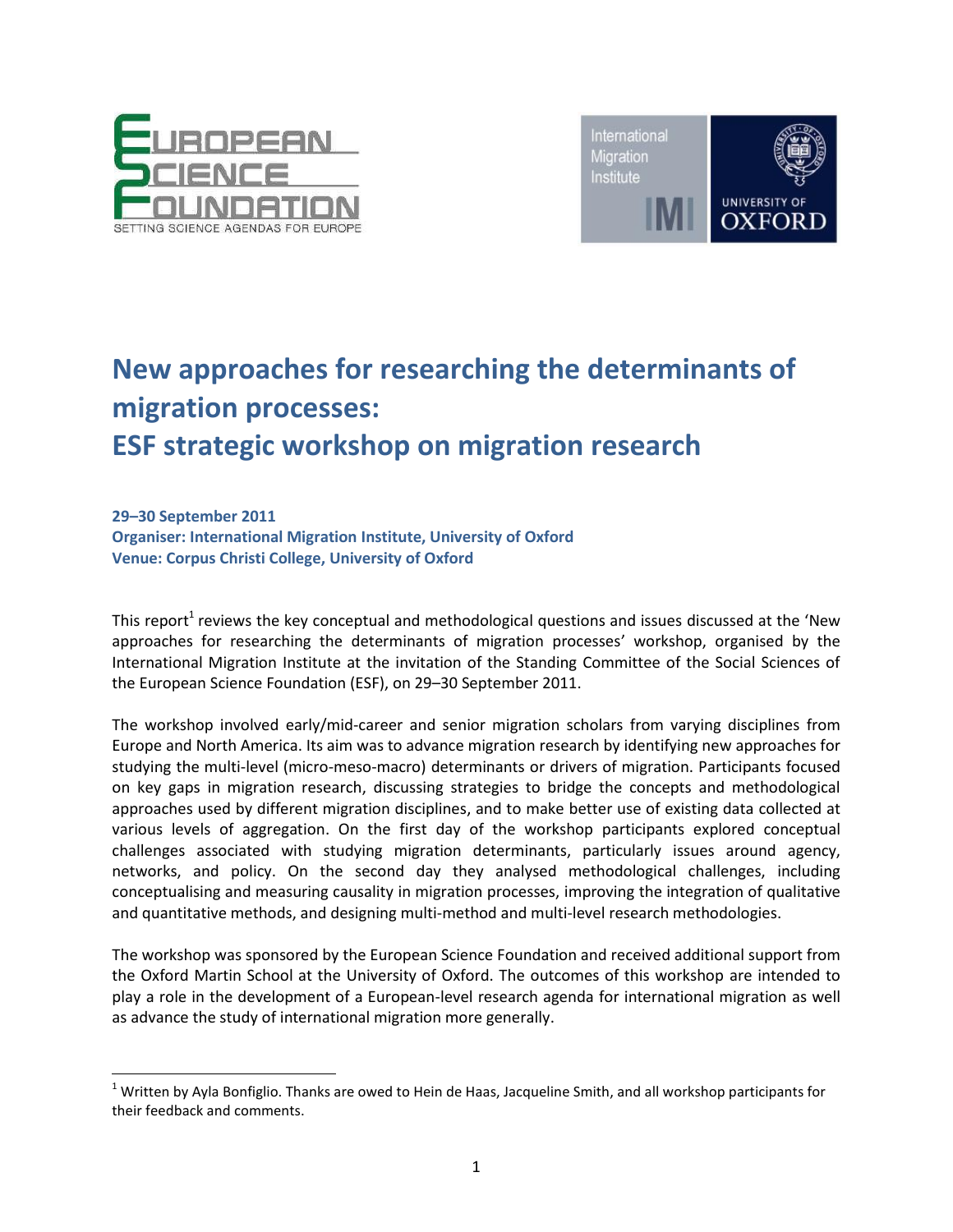# **Background**

Migration is a form of social behaviour that both shapes and is shaped by broader social and economic structures and processes of transformation. Conceptualising and examining migration as an intrinsic part of change serves as a crucial conceptual step towards advancing this field of research, for it positions this process not as exceptional, problematic, and reactive, but as complex, patterned, multi-dimensional, and dynamic (Castles 2011a; de Haas 2011a).

In the past, migration scholarship has largely focused on migration impacts, particularly in receiving societies, rather than on the nature and drivers of migration processes. Moreover, within such scholarship there is insufficient acknowledgment that impacts can become drivers through feedback mechanisms (de Haas 2011a; Castles 2011b). Past migration research has also centred on migrationreceiving countries and less on countries of origin or 'transit' (de Haas 2011b). The confinement of many migration studies to single geographies and time periods has produced one-dimensional views of complex migration processes (Skeldon 2011; Castagnone 2011).

To view migration as a broader process of social and economic development requires a firm embedding of migration theory into more general social scientific theory (de Haas 2011a). For instance, scholars might compare migration drivers, patterns, and trends through case study analysis; or analyse migration processes at different levels (e.g. from the individual to the state and the global), across time, and across space (Castles 2011b; Skeldon 2011; Kureková 2011; Cohen 2011; Castagnone 2011). Moreover, scholars may aggregate analytical and methodological tools from different social science disciplines, where relevant, to examine aspects of migration which may impact and be impacted by broader economic, political, and cultural processes, to name a few (Castagnone 2011; de Haas 2011a). This may require a more critical consideration of the internal, self-sustaining, and self-undermining dynamics *within* migration processes that have the potential to affect structural transformation processes (de Haas 2011a).

The study of nuanced processes of human behaviour, therefore, necessitates methods that have the capacity to capture complexity, and which do not treat complexity as a reason not to make generalisations. As Castles (2011b) states, 'a conceptual framework as a general guide for migration research should provide ways of analysing the interactions of socio-spatial levels and the relationships between structure and agency, facilitate interdisciplinarity and emphasise the need for multi-methods approaches' (see also Willekens 2011).

Recognising the need for migration processes to be reconceptualised and examined using more integrated social science methods, and for a stronger embedding of migration studies into general social scientific theory, approximately 40 early/mid-career and senior migration scholars from the fields of economics, sociology, anthropology, political science, development, geography, demography, and philosophy gathered for the ESF Strategic Workshop, convened by the International Migration Institute in September 2011 at the University of Oxford. The participation of scholars at different stages in their research careers brought a diversity of perspectives, concepts, and methodologies to the workshop and prompted stimulating exchanges throughout the two days. To engage participants in the development of a European-level research agenda, each scholar fulfilled one of three roles during the workshop: panellist, discussant, or chair. Panellists were asked to prepare research notes on one of seven assigned themes, addressing the current state of the art, key challenges and unresolved questions, and potential avenues for future research. Discussants were responsible for synthesising and interrogating the insights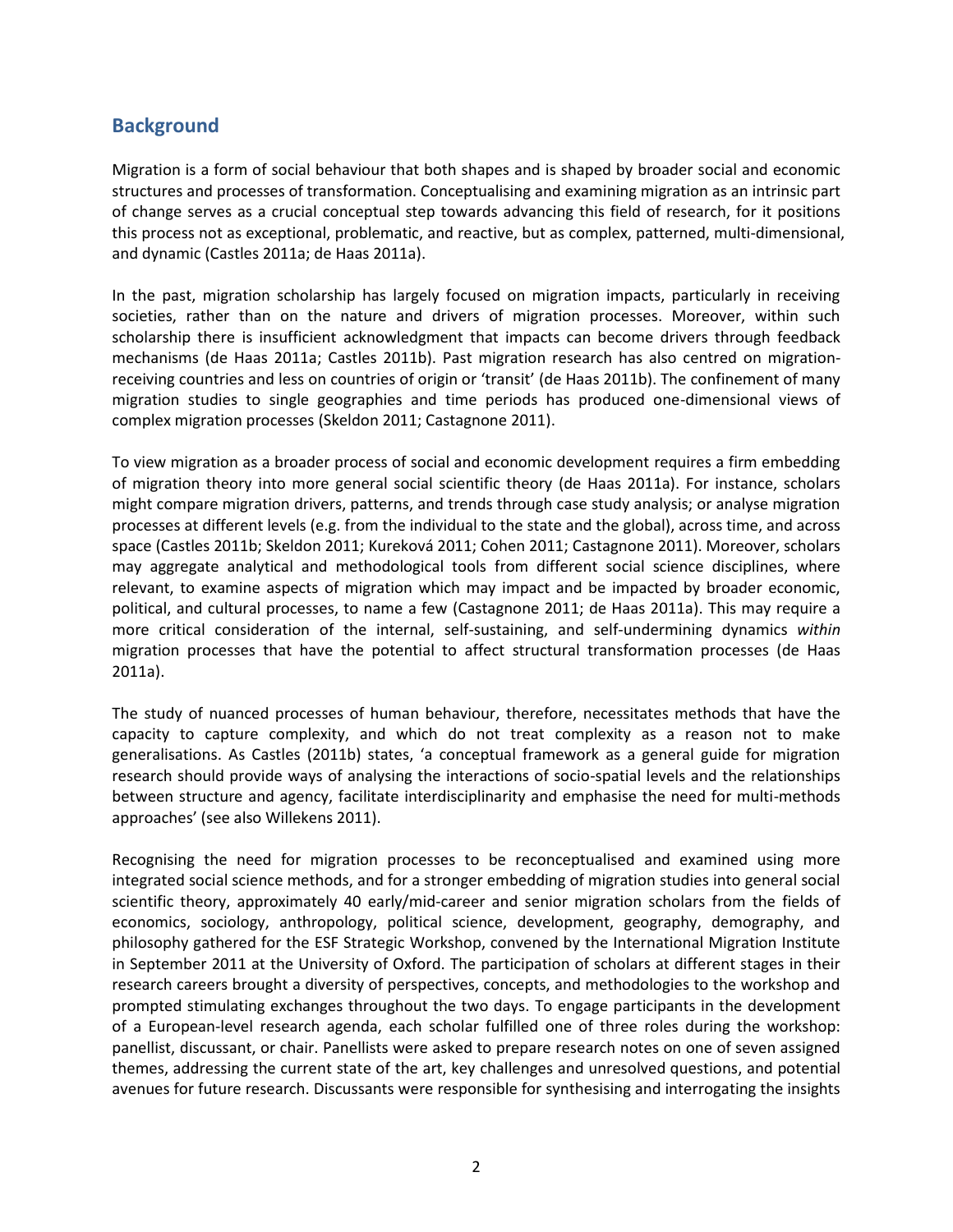presented by panellists, and laid the foundation for discussions among the wider workshop group. Finally, chairs were asked to moderate and prompt exchanges between workshop participants. Each participant was responsible for studying the research notes in advance of the workshop and arrived in Oxford prepared to analyse and debate features of existing migration research and to propose how we might further this field of study as a whole for the future.

On the first day of the workshop participants examined issues of conceptualisation and framing, with a focus on migration determinants. Key subjects under discussion included operationalising agency, with particular attention paid to the role of aspirations and capabilities in migration processes; migrant networks and migration system dynamics; and ways in which macro-structural factors, such as the roles of states and policies, can be integrated into migration determinants research. On the second day participants examined methodological approaches to studying migration. Topics included measuring and developing philosophical models of causality, integrating qualitative and quantitative methods, and designing multi-method and multi-level research methodologies.

This workshop report serves two functions. First, it aims to summarise a number of state-of-the-art conceptual and methodological aspects of migration research. Second, it suggests how future research might be advanced by 1) developing new and enhancing current concepts, methods, and methodologies that grasp the complexities of migration and reflect potential future developments in migration processes and determinants; and by 2) exploring new research questions that may help in setting the agenda for future migration scholarship.

# **Key Concepts and Questions for Future Migration Research**

## **Migration determinants**

Migration determinants can be loosely defined as factors or forces existing at macro, meso, and micro levels, which affect decisions to migrate or not to migrate. The study of the nature and determinants of migration processes has been largely overshadowed by studies related to the impacts of migration – for instance, on integration and identity (de Haas 2011a). There is also a more general bias towards examining aspects of migration in migrant 'receiving' countries, as opposed to 'sending' countries (de Haas 2011a). Receiving countries tend to be associated with 'developed' countries of the 'Global North', while sending countries tend to be associated with 'developing' countries of the 'Global South'. These generalisations oversimplify global migration patterns, for many countries in the Global South are countries of considerable immigration, and many countries across the world experience significant immigration, emigration, and internal migration. Furthermore, the lack of a comprehensive framework of migratory patterns, which incorporates complex step-wise and circular trajectories, represents a strong limitation to the full comprehension of the determinants of migration (Castagnone 2011).

The bias towards studying the impacts of migration in wealthy receiving countries may also result from (as well as contribute to) poor data availability and quality, and the greater visibility of 'people who enter' into a society from elsewhere, than 'people who leave' from a society and disappear from view (de Haas 2011b). Moreover, the fact that data is primarily available at the national level, and there is a tendency to examine and theorise migration at this level, has caused the (receiving) nation-state to be the dominant unit of analysis in migration studies.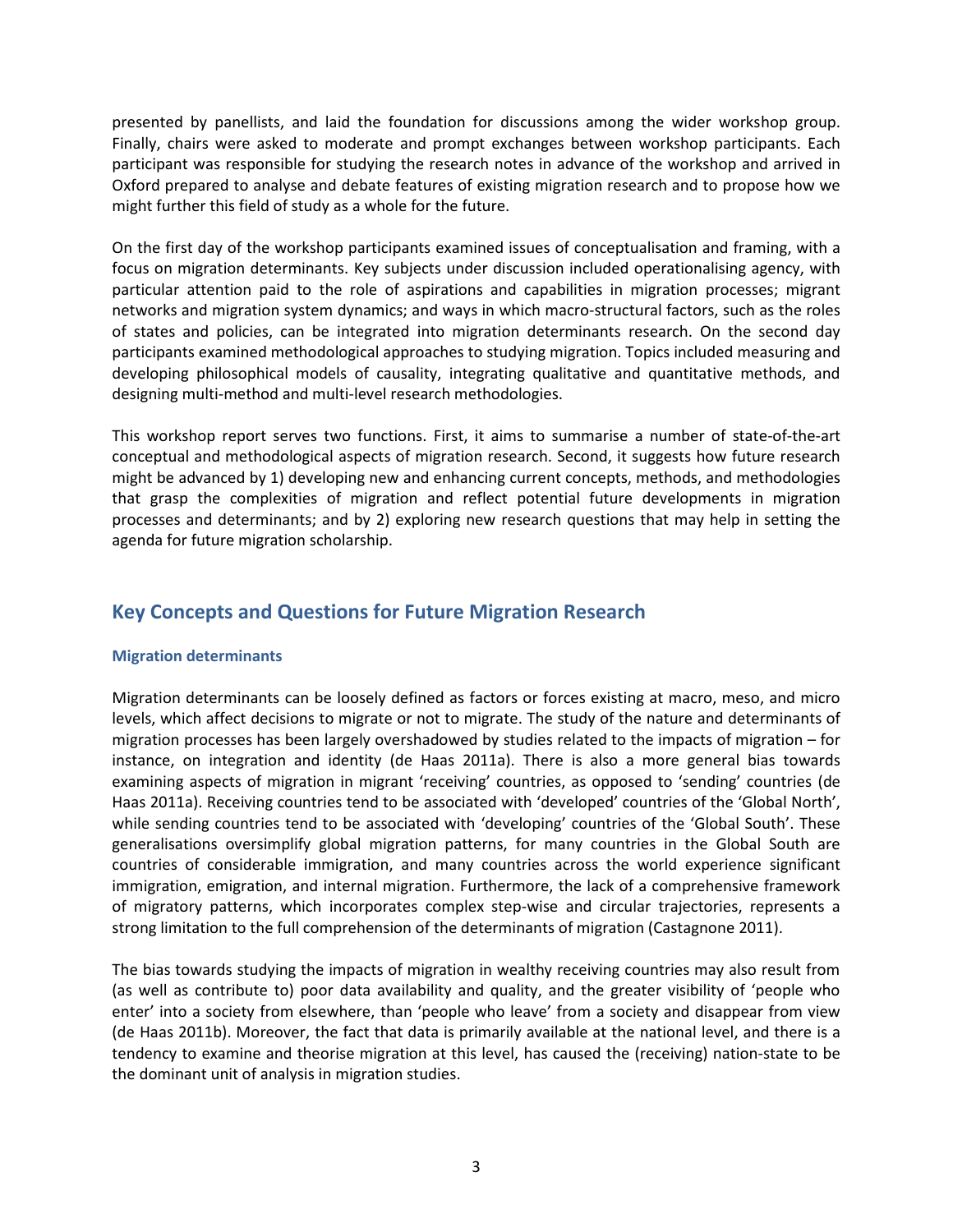Studies that do explore empirically why people move often focus on the micro-level (examining, for instance, migration selectivity by age, gender, education, and skills) and generally do not capture structural migration drivers. Micro-level, individual migration motivations can neither be derived from nor scaled up to represent macro or meso-level migration drivers. Thus, there is a lack of micro-level empirical studies that integrate macro-level migration determinants theory (de Haas 2011b). A reason for this gap may be that the various analytical levels tend to draw upon distinct conceptual approaches which are difficult to align. For instance, conflict theory describes migration as a response to global economic inequality and marginalisation, entrenched by dominant social and economic systems that serve the interests of the wealthy and powerful. A theory such as this would seem difficult to combine with neo-classical, micro-level concepts of migration drivers and patterns, which position migration as an income- or utility-maximising strategy pursued by rational, fully informed individuals making costbenefit calculations.

On the other hand, the New Economics of Labour Migration (NELM) theory conceptualises migration as a collective household strategy to spread livelihood risks and overcome market constraints. NELM does not incorporate historical contextual factors because of its micro-level focus, nor does it establish an explicit connection between macro-structural factors and household decision-making. NELM also does not specify and develop hypotheses about the roles played by states, policies, labour markets, status hierarchies, and power inequalities, to name a few; rather, it assumes that these factors are 'out there'. Nevertheless, it is one of the more advanced micro-level theoretical models, as it acknowledges that macro-level factors, notably various (credit, insurance, and other) market failures, create incentives for people to migrate.

Functionalist theories, such as neoclassical theory, and historical-structural theories, such as conflict theory, conceive migration largely as a response to disequilibria and inequality, implying that a sedentary global society characterises a condition of equilibrium and equality. De Haas (2011b) argues that 'push-pull' explanations of migration are often not grounded in migration theory, and advance no theory of their own, as they describe the factors that play a role in the migration calculus without offering information on how the role functions, how factors interact, and why given factors are important. Many theoretical and empirical approaches also tend to focus on a singular category of migrant, such as 'refugees' or 'labour migrants'; do not describe how migration flows are structured and evolve over time; and often do not fully incorporate sending-country policies and non-economic factors in describing and exploring migration dynamics.

Workshop participants agreed that a more comprehensive examination of migration determinants should bridge different (micro-meso-macro) levels. At the micro-level, researchers can explore the agency of migrants and their capabilities and aspirations to migrate. At the meso-level, they can examine how networks and migration systems can function to create feedback mechanisms, which subsequently structure migration flows. At the macro-level, researchers can analyse how migration is connected to and embedded within broader processes of social, political, and economic transformation (Castles 2011a; Curran 2011; Czaika 2011; Skeldon 2011).

Participants also agreed that a more comprehensive study of migration determinants would acknowledge that the impacts of migration in origin and destination societies reciprocally affect the conditions that drive migration. Through these feedback effects, impacts are, or can become, migration determinants in their own right. For instance, remittances or the communication of successful integration experiences in destination societies can create a positive view of migration in origin countries and help foster a culture of emigration. Additionally, public beliefs about the negative impact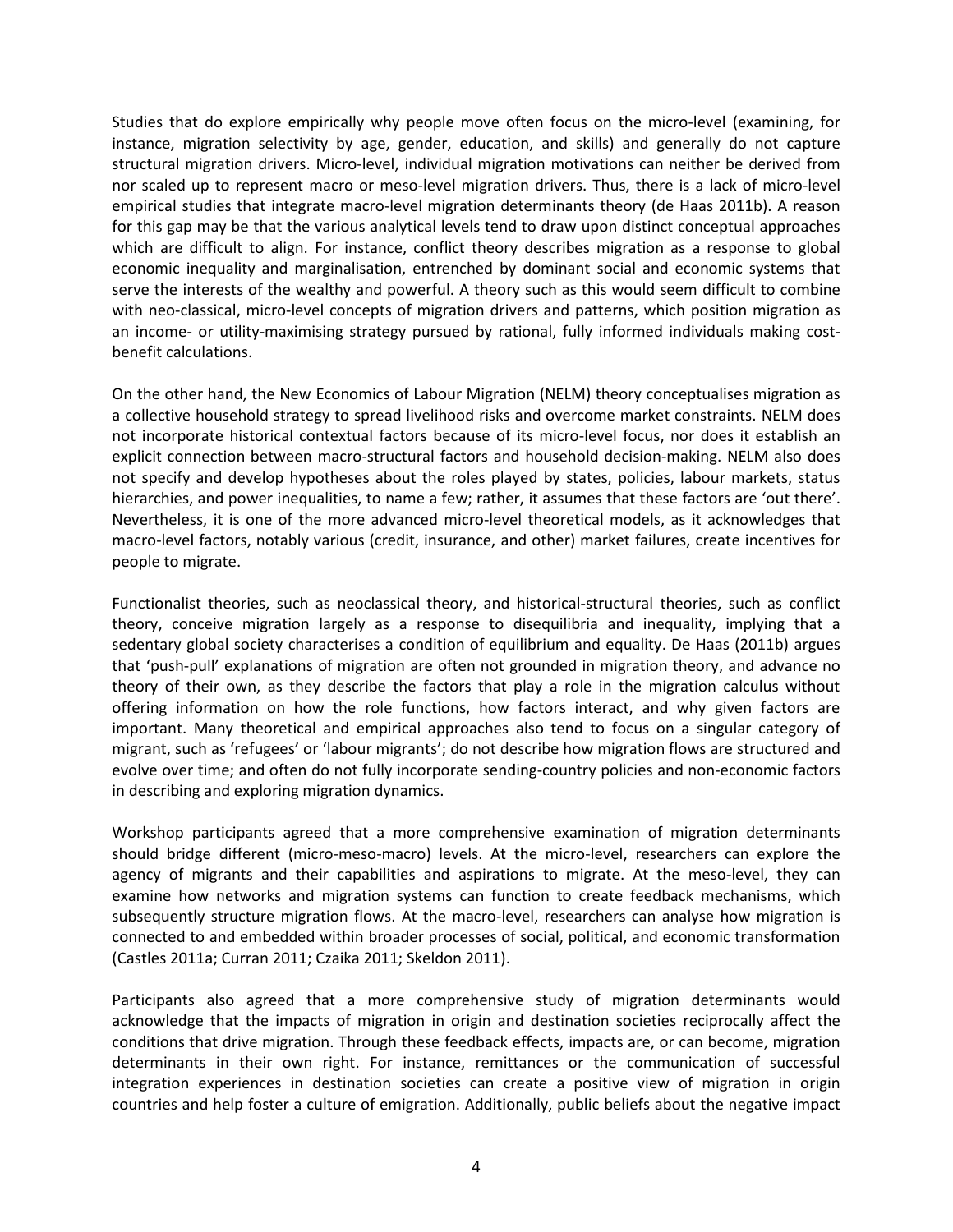of immigration on receiving societies might prompt the creation of restrictive migration laws (de Haas 2011a; Castles 2011b).

#### *Possible questions for future research*

- 1. What are the main determinants of international migration (de Haas 2011a)?
- 2. What are the theoretical and epistemological differences between 'determinants', 'drivers' and 'causes' of migration?
- 3. How can we connect research on determinants at the macro, meso, and micro levels to achieve a better understanding of migration processes?
- 4. What are relevant spatial contexts in which to analyse migration determinants? The state, region, bilateral migration corridor, city-to-city corridor, or trans/multinational network (Czaika 2011)?
- 5. What are relevant temporal contexts in which to analyse migration determinants? The present, the future, the recent past, the most recent period of globalisation, the colonial period, or the start of transcontinental transport technologies (Czaika 2011)?
- 6. To what extent would developing a comprehensive theory for migration be realistic, desirable and appropriate? Would a broader (or even single) theory mystify rather than clarify our understanding of migration processes? How can migration researchers maintain a balance between acknowledging the full complexity of migration processes and simplifying reality to make it suitable for analysis, comparison, and theoretical application?
- 7. What models can philosophy provide to serve analyses of migration determinants?

#### **Migrant agency, capabilities, and aspirations**

A conceptual framework at the level of the individual and household that is centred around 'capabilities' and 'aspirations' may advance our understanding of why some people move and others do not and contribute to the development of micro-level migration theories (de Haas 2011b). Such a framework would provide a conceptual link to meso- and macro-level forces to produce a more complete view of migration determinants, for researchers could analyse the extent to which meso- and macro-level factors affect migrants' capabilities and aspirations. De Haas (2011b) defines capabilities broadly to include both economic and non-economic factors. He draws on Sen's (1999) definition of human capabilities in the context of development to describe a range of factors that can expand people's freedom to migrate, in particular education, health, social security and equality, as well as personal and political freedoms. Similarly, aspirations can be economic, socio-cultural, and political and can exist at various levels, such as the individual and the household or family. Aspirations describe a desired state of being or condition. The act of migration can itself be an aspiration (embodying the intrinsic developmental value of migration), and seen as a rite of passage, as observed in lifestyle migration, gapyear migration, adventure migration, and *au pair* migration (de Haas 2011b). Aspirations can also be endogenous to capabilities, as is evident in migratory human capital theory. For instance, the aspiration to work with the Large Hadron Collider at CERN in Switzerland may have been initially dependent on exposure to a particle physics education  $-$  a capability. In fact, education often leads to greater aspirations to migrate to fulfil life ambitions. It remains to be explored how and whether researchers can conceptually distinguish capabilities and aspirations.

Crucially, a capabilities/aspirations theory of migration acknowledges human agency in migration processes, for it positions migration as an action towards realising individual livelihood goals, rather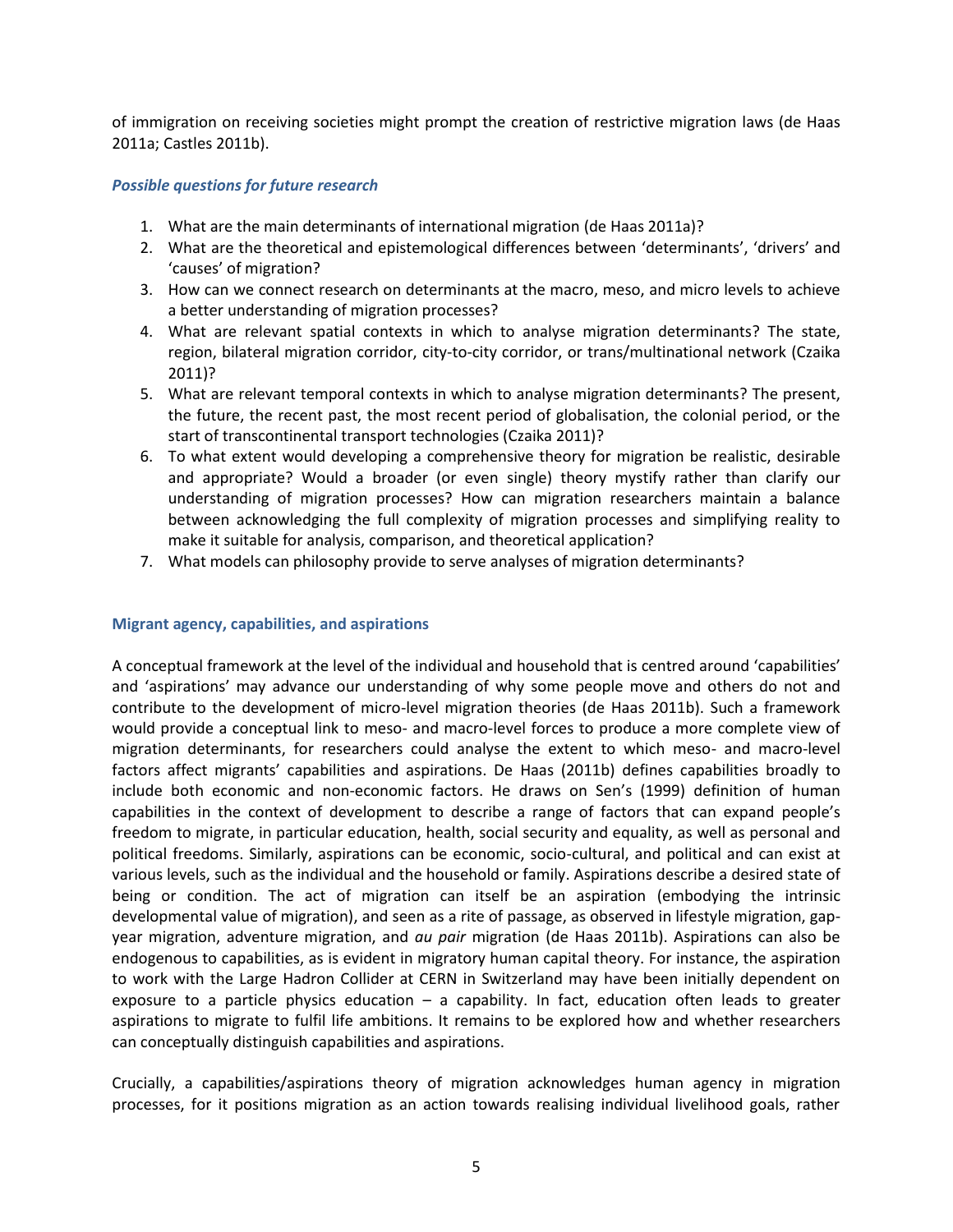than a passive, automatic, or predictable reaction to structural disequilibria and spatial opportunity differentials (de Haas 2011b). In forced migration scholarship, the agency of refugees is often overlooked, as their legal status is defined by their lack of choice to be displaced or lack of freedom to stay where they are. However, we often see evidence of a limited, but certain, degree of agency under highly constrained circumstances, when individuals and families retain some decision-making about where to move, when, and by what route (Lindley 2011).

A capabilities/aspirations approach can accommodate different and multi-faceted reasons for migration and does not require distinct and mutually exclusive categorisations of motivations to be made (de Haas 2011b). Lindley (2011) and Carling (2011) illustrate this point by arguing that displacement can be explained using a capabilities/aspirations approach. In situations of conflict-induced displacement, threats to lives and livelihoods are often inextricably linked and difficult to distinguish. Such threats severely constrain capabilities and aspirations, and yet some degree of capability is required to move. Moreover, scholars may find it conceptually useful to situate conflict-related mobility within broader processes of development and transformation, as conflict should be seen as an intrinsic – and not abnormal – part of national and international social, economic, and political change. This may generate a more nuanced view of displacement, for it gives conceptual room to analyse how structural repression, deprivation and violence interacts with migrants' agency (Lindley 2011; O'Reilly 2011).

To connect the capabilities and aspirations of individual migrants to more structural, macro-level determinants of migration, Willekens (2011) proposes a conceptual framework derived from complexity science. Complexity science shows how the interactions between agents (who have attributes and aspirations that change over the course of a lifetime), and between agents and structures, and the feedback mechanisms they generate, give rise to migration patterns and systems (Willekens 2011). A structural theory of praxis may also serve to connect macro-structural with micro-individual migration determinants to produce a more comprehensive view of migration processes. Such a theory considers the interaction between structural forces and agency by examining external structures, internal structures, and practices. External factors such as employment structures, laws, and war create opportunities and constraints for action, while internal factors such as migrants' knowledge, skills, and ways of thinking are more micro-level and can be linked to agency. Practices describe the way in which potential migrants act out their daily, social lives; they describe more meso-level community features that connect internal and external factors (O'Reilly 2011).

## *Possible questions for future research*

- 1. What are the primary structural determinants of international migration? How do macro-level determinants shape (i.e., simultaneously constrain and enable) micro-level capabilities and aspirations to migrate?
- 2. How are (migration) aspirations formed? What are migration aspirations? To what extent do capabilities shape aspirations? Are migration aspirations a means to an end (Bjarnesen 2011)?
- 3. How do prospective migrants view the world of destination options available to them (Paul 2011)?
- 4. How can we effectively examine and understand migrant aspirations? Do aspirations differ in 'quality' based on ambition and potential to be realised? Do aspirations differ in 'quality' based on whether they represent an ideal condition or the least sub-optimal condition where no alternative is present? Do these different 'qualities' impact the extent to which aspirations (in combination with capabilities) determine migration (Carling 2011)?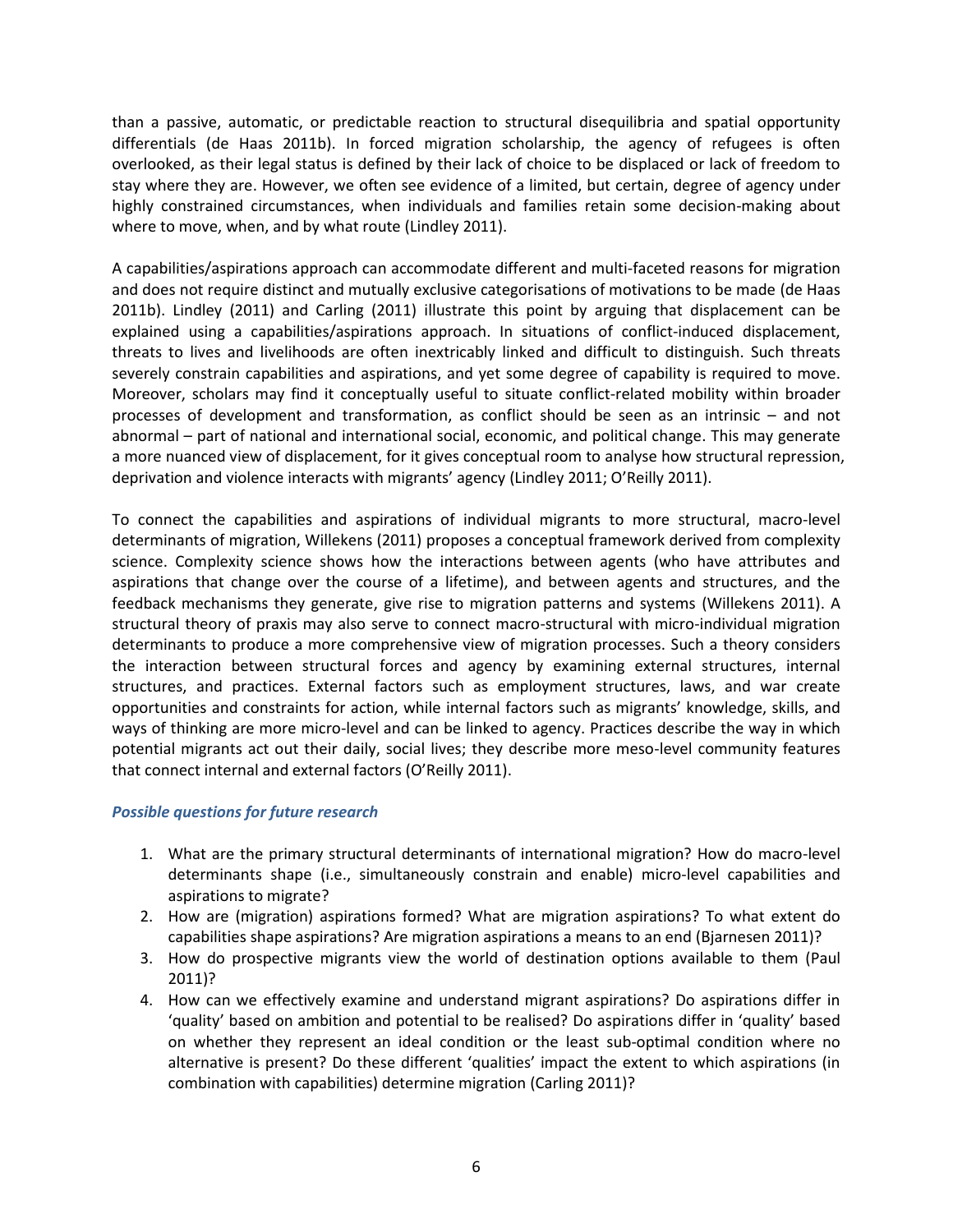- 5. How do migrant networks affect prospective migrants' aspirations, capabilities, and opportunity structures (Paul 2011)?
- 6. Does violence generate specific migration characteristics which are different from other forms of migration? How do violence and other structural forces interact with the capabilities of affected individuals to generate distinct patterns of movement? How can research capture agency and livelihood strategies within patterns of mobility under circumstances of conflict (Lindley 2011)?
- 7. How can the interaction between capabilities, aspirations, and environmental resources be modelled conceptually (De Haas and Marmodoro, work in progress)?

#### **Migration and migrant networks**

Much of the migration literature accepts that networks can play a key role in the process of migration (Paul 2011). They can reduce the costs and risks of migration by offering financial assistance, employment and housing, and travel and immigration advice. At the same time, they can increase migration costs, for instance by communicating misinformation. Scholars typically define a 'migration network' as the aggregate social relations which 'may be useful in the process of migration' of potential migrants who form part of a 'specific group of people, such as members of a particular community' (Toma 2011 citing Elrick and Ciobanu 2009). A migration network is generally positioned at the mesolevel of analysis.

A 'migration network' differs from a 'migrant network', which is the personal network or social relations of a potential migrant and which is situated at the micro-level of analysis. Researchers often do not distinguish between migration and migrant networks, which causes considerable conceptual confusion. Migration scholarship examines both micro- and meso-levels of networks, with quantitative approaches traditionally studying the former and qualitative approaches the latter, in part because the structural properties of migration networks appear difficult to grasp quantitatively.

Little is empirically known about the geographic and social boundaries of networks and the diffusion of networks through space and time, as network studies tend to confine their analyses to migrations between two locations, that is, the origin and the destination (Paul 2011). Additionally, few studies explore the extent to which networks constrain or shape migration processes. For instance, there is a lack of scholarship about the relationships that migrants form after they have arrived in destination countries; 'weak', non-kin ties between migrants and employers or co-workers may provide migrants with better economic opportunities than 'strong' kin ties. The range of non-migrant actors involved in networks is also understudied, particularly 'demand-side' actors such as state agents, employers, or moneylenders (Krissman 2011; Toma 2011). Lastly, there is a relative lack of empirical studies on how migration networks may obstruct migration. In other words, migrants are not necessarily migrationfacilitating 'bridgeheads'; they may also be 'gatekeepers' who refuse to help community or family members migrate, or who actively prevent their migration (Paul 2011). Understanding why some networks enable migration while others do not may shed a more critical light on how networks can function in migration processes (Toma 2011).

Most quantitative research on migrant networks has focused on positioning networks as explanatory 'external' variables, precluding an examination of how networks work, evolve and are structured (Toma 2011). For example, studies have taken the absolute size of migrant communities as a proxy for network strength, assuming that size equals strength and not considering the nature of ties and the resources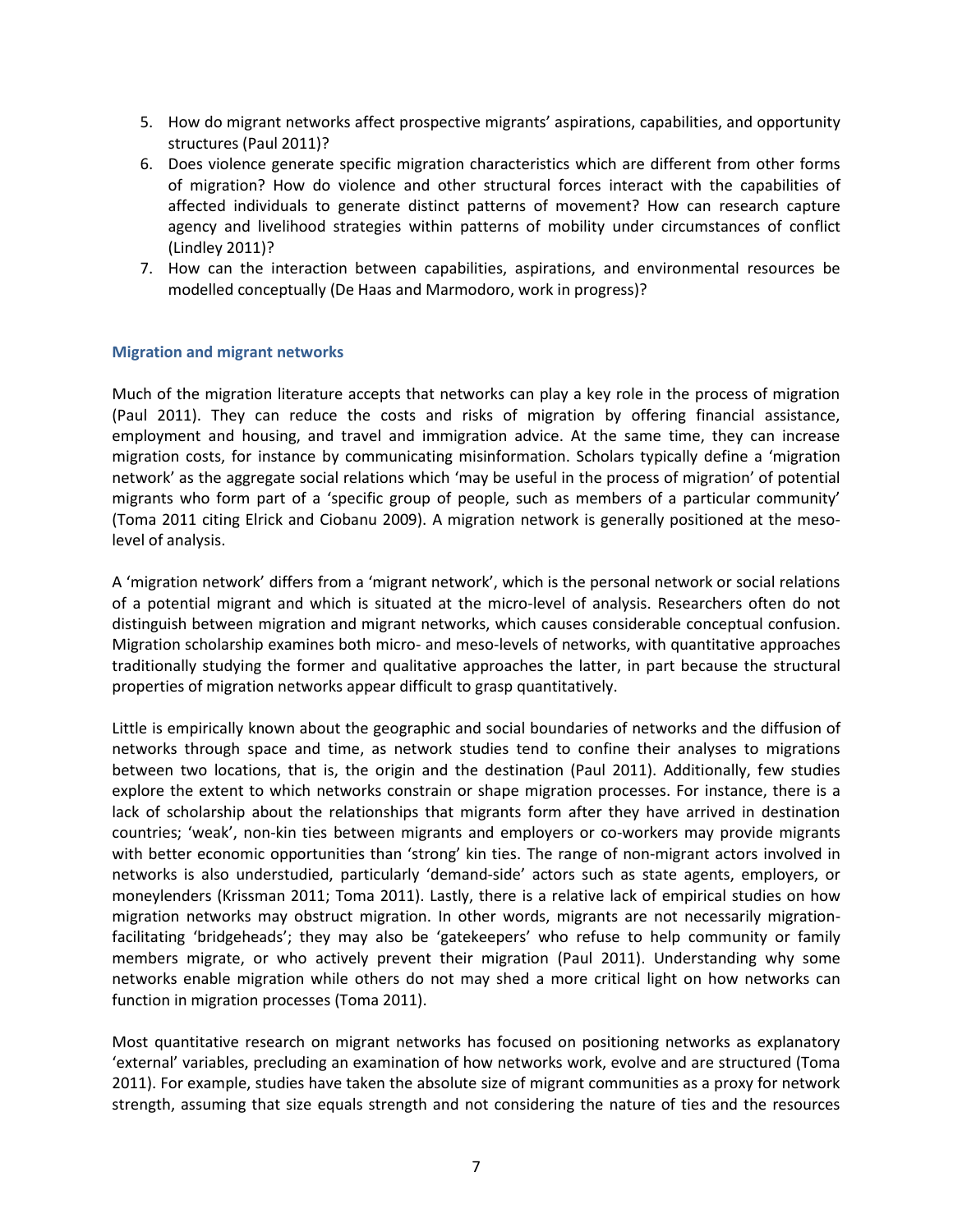that can be accessed through such ties. Both quantitative and qualitative studies have insufficiently interrogated how macro-level factors, such as labour markets and regulations, impact the structures and functions of migrant (micro) and migration (meso) networks (Paul 2001; Krissman 2011).

Workshop participants agreed that research on migrant/migration networks would greatly benefit from the methodological tools and theoretical frameworks provided by general social network theory. In particular, Krissman (2011) argues that social network theory can serve to integrate macro-level factors into micro and meso network analyses of migration. Drawing from the Manchester school of social network analysis, he holds that the principles of anchorage, reachability, and directedness can nuance the study of international migration networks. *Anchorage* provides a network with a point of orientation, as networks are not an assemblage of evenly diffused, equal relationships. Instead, networks are a group of unequal relations with concentrated areas of power, as seen in network hubs or gatekeepers.

*Reachability* describes the extent to which members of a network are accessible to one another. Reachability relates to the role a person plays in a network and therefore has important implications for researchers attempting to study networks, and policy makers attempting to impact migration networks. For instance, those who act as recruiters for migrant labour networks in the United States have direct links to Mexican hometowns and potential migrants. In contrast, recruiters often lack direct access to employers. Krissman (2011) argues that the un-reachability of employers is responsible for the lack of attention given to them in migration network research and policy implementation; un-reachability also enables employers to continue to drive demand within unauthorised migration networks.

Finally, *directedness* describes the type of reciprocal or unidirectional relations between members of a network. It reveals that different actors within a migration network are engaged in multiple, mutually beneficial relationships as well as relationships that carry asymmetric, socio-economic benefits that have the potential to be exploitative. In this way, the concept is vital to understand the complexity of migration networks.

## *Possible questions for future research*

- 1. How do we measure and operationalise the concept of the migrant network (Toma 2011; Krissman 2011)?
- 2. How do social ties between migrants and non-migrants form or not form, persist and change (Toma 2011; Krissman 2011)?
- 3. To what extent and under which circumstances do networks encourage and discourage migration flows (Paul 2011)?
- 4. How do networks diffuse through space and time and what explains the differences in patterns of diffusion (Krissman 2011)?
- 5. How do we measure (the strength of) migratory social capital? How do we distinguish social capital (the resources accessed through social ties) from social networks themselves? How does a migration/migrant network provide or get converted into social capital?
- 6. To what extent do international networks affect destination decisions (Paul 2011; Krissman 2011)?
- 7. Who participates in migration networks (Curran 2011; Krissman 2011; Willekens 2011)? What specific (facilitating or obstructing) roles do these actors play?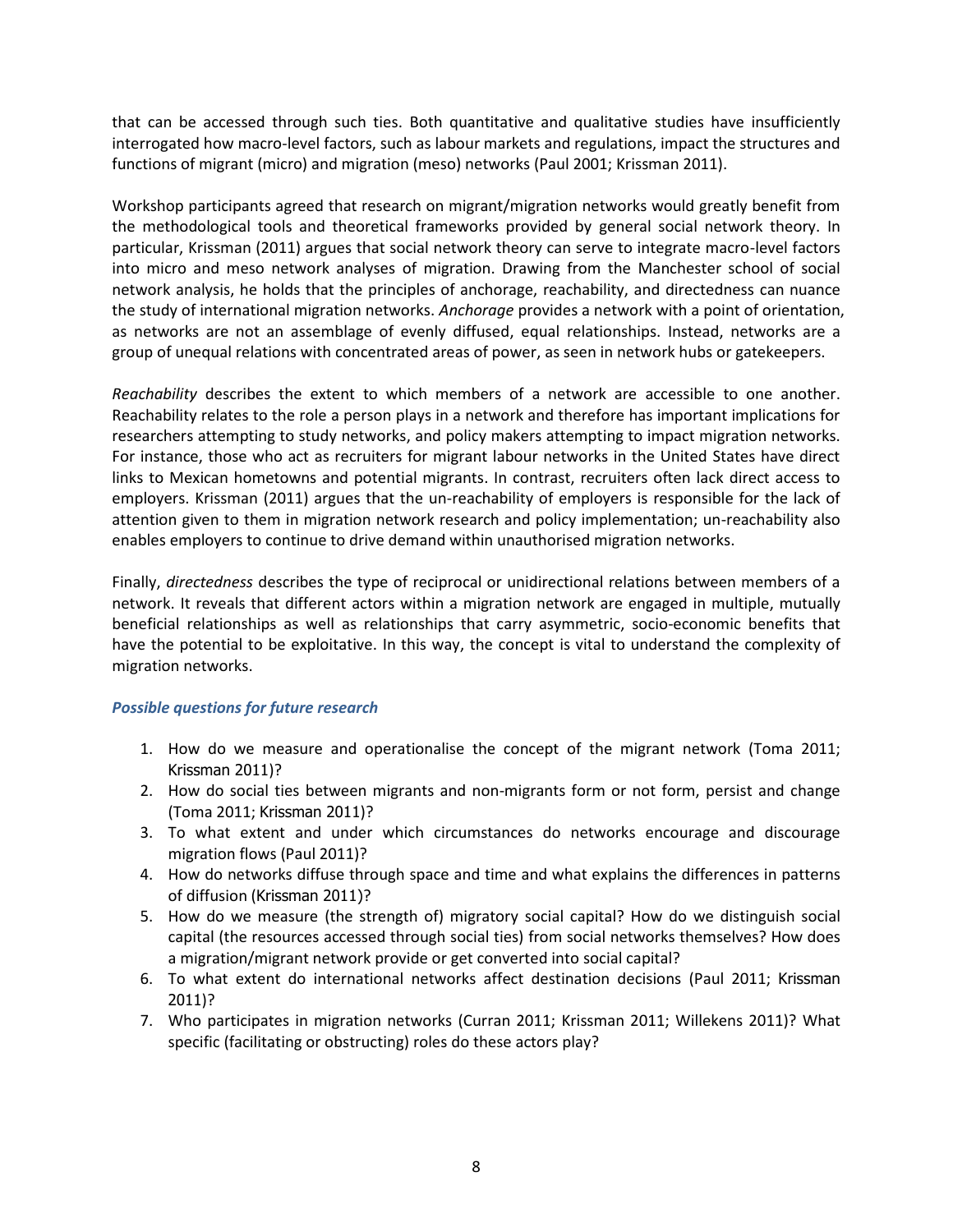#### **The role of states and policies in migration processes**

Policies can be migration determinants and primarily exist at the macro-level of analysis. There are two different types of policies that impact migration: 'migration policies' or policies that directly address and seek to control issues of migration, and 'non-migration policies' or policies that affect migration determinants such as labour markets, economic growth, welfare, and education. Non-migration policies can directly impact macro-structural drivers of migration. De Haas (2011b) argues that migration policies often play a greater role in shaping the *composition* of migration flows, constraining and enabling certain groups, than in controlling the volume and long-term trends of flows. Contextual factors, such as more general processes of social, economic and political change, and non-migration policies may have a greater effect on the volume of migration flows than migration policies.

Past migration research has focused on how both migration and non-migration policies in receiving countries affect migration inflows, while little attention has been paid to such policies in *sending* countries (Kureková 2011). The few studies that have explored the relationship between emigration and the policies of origin countries reveal that non-migration policies, especially welfare, social protection, and labour-market policies, significantly shape the decision-making and migration practices of potential and actual migrants. Holzmann *et al.* (2005) find that access to healthcare, and pensions and social security portability encourage temporary and circular migration (Kureková 2011). Participants agreed that the effects of non-migration policies in destination and origin countries on migration patterns and trends are an important area for future research.

Workshop participants also agreed that a key area for future research is the extent to which migration policies affect migration flows independently of and in interaction with contextual migration determinants and non-migration policies in origin and receiving countries. They discussed three potential approaches to identify whether and how migration policies can function in this way.

First, future migration research on policy impacts would benefit from the concepts and mechanisms used by other fields that examine the effects of policy on non-migratory phenomena. For instance, the sociology of law, criminology, economics, psychology, and globalisation studies points towards legal authority, persuasion, and deterrence to explain issues of policy conformity. Applying these mechanisms in the context of migration policies might generate an improved understanding of why certain types of migration are more responsive to certain policies (Leerkes 2011).

Second, research is needed on the extent to which migration policies are endogenously determined by migration, as many studies tend to position migration policy as an independent variable related to migration flows. Mayda (2011) suggests that a political-economy model may be best suited to unpack the interaction between migration flows and policies. She also suggests that future migration research should seek to identify better indicators to study migration policies, which reflect the complexity of the process.

Lastly, further study is required to understand why migration policies can often shape migration in unintended ways, sometimes undermining the (stated or real) intention of policy makers. De Haas (2011b) outlines four potential reasons, or 'substitution effects', for such policy failures: spatial, categorical, inter-temporal, and reverse flow. *Spatial substitution* refers to the process of migration being diverted to other locations or countries, rather than being disrupted. *Categorical substitution* occurs when migrants shift to different legal or unauthorised channels of migration, after a particular channel is targeted by control policies. *Inter-temporal substitution* occurs when migrants anticipate a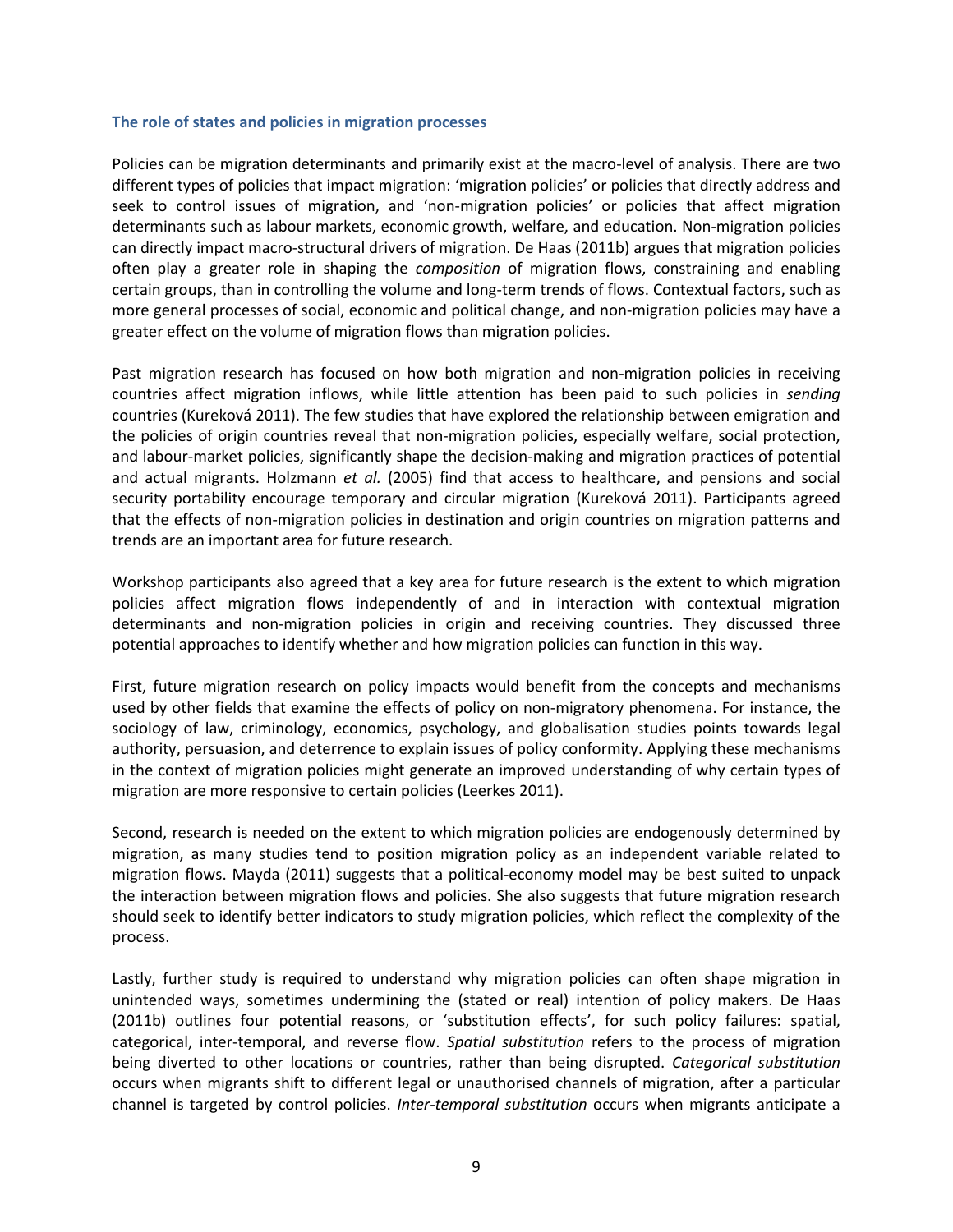real or perceived tightening of immigration rules or border controls, prompting them to migrate *en masse* to 'beat the ban'. Lastly, *reverse flow substitution* takes place when return migration flows decrease as a result of increasing migration restrictions, rendering the effect on *net* flows ambiguous.

## *Possible questions for future research*

- 1. What has been the nature and evolution of migration policies (de Haas 2011b)? Have immigration policies really become more restrictive? Can we talk in terms of general 'policy restrictiveness', or does restrictiveness apply only to particular categories of migrants (de Haas 2011b)?
- 2. What factors affect the development of migration policies? Which actors and institutions are most influential? What are their constraints? How much control do states have in immigration policy making?
- 3. How do migration flows shape migration policies (i.e., to what extent is there policy endogeneity)?
- 4. To what extent do states and policies affect migration flows independently of and in interaction with other migration determinants, such as economic growth, demographic change, education, democratisation, and conflict in origin and destination countries'?
- 5. What are the constraints and relative margins within which migration policies can have an effect (de Haas 2011b; see also Leerkes 2011)? To what extent do migration control policies act as a deterrent to immigration or a promoter of return migration (Leerkes 2011)?
- 6. How can we understand and measure the (causal) effect of macro-structural factors on mobility and on the micro-level decisions of migrants and potential migrants (Kureková 2011)?
- 7. How do migration policies affect the volume, spatial orientation, composition (legal channel and migrant characteristics), and timing of migration flows (de Haas 2011b)?
- 8. What, if any, is the impact on migration of having no migration policies, or having migration policies that are not enforced versus having a sophisticated and regulated migration regime (Pastore 2011)?
- 9. Can involuntary immobility be reduced through policy (Carling 2011)?

# **Key Methodological Issues for Future Migration Research**

## **Causality**

Discussions of causality are pivotal to studies on migration determinants because causal forces are defined by their ability to affect a particular migration outcome. Causality may refer to the ability to exert power and bring about change in other entities and, on a more philosophical level, it may describe the activation of powers or the exercise of an activity or process (Bakewell 2011; Marmodoro 2011). Marmodoro further holds that causation embodies direction (and is therefore asymmetric) and agency. She argues that causal relationships are comprised of co-determining causal agents and patients; 'associating agency with what brings about change and patiency with what changes.' At present, migration scholars appear to have largely abandoned methods that attempt to draw out or isolate causal mechanisms. A reason for this may be that examining causality requires researchers to reduce, to an extent, the complexity of the migration processes they examine (Bakewell 2011). This may be particularly the case in view of the growing awareness that migration is a constituent part of broader processes of social and economic change, which make it philosophically difficult to disentangle 'cause'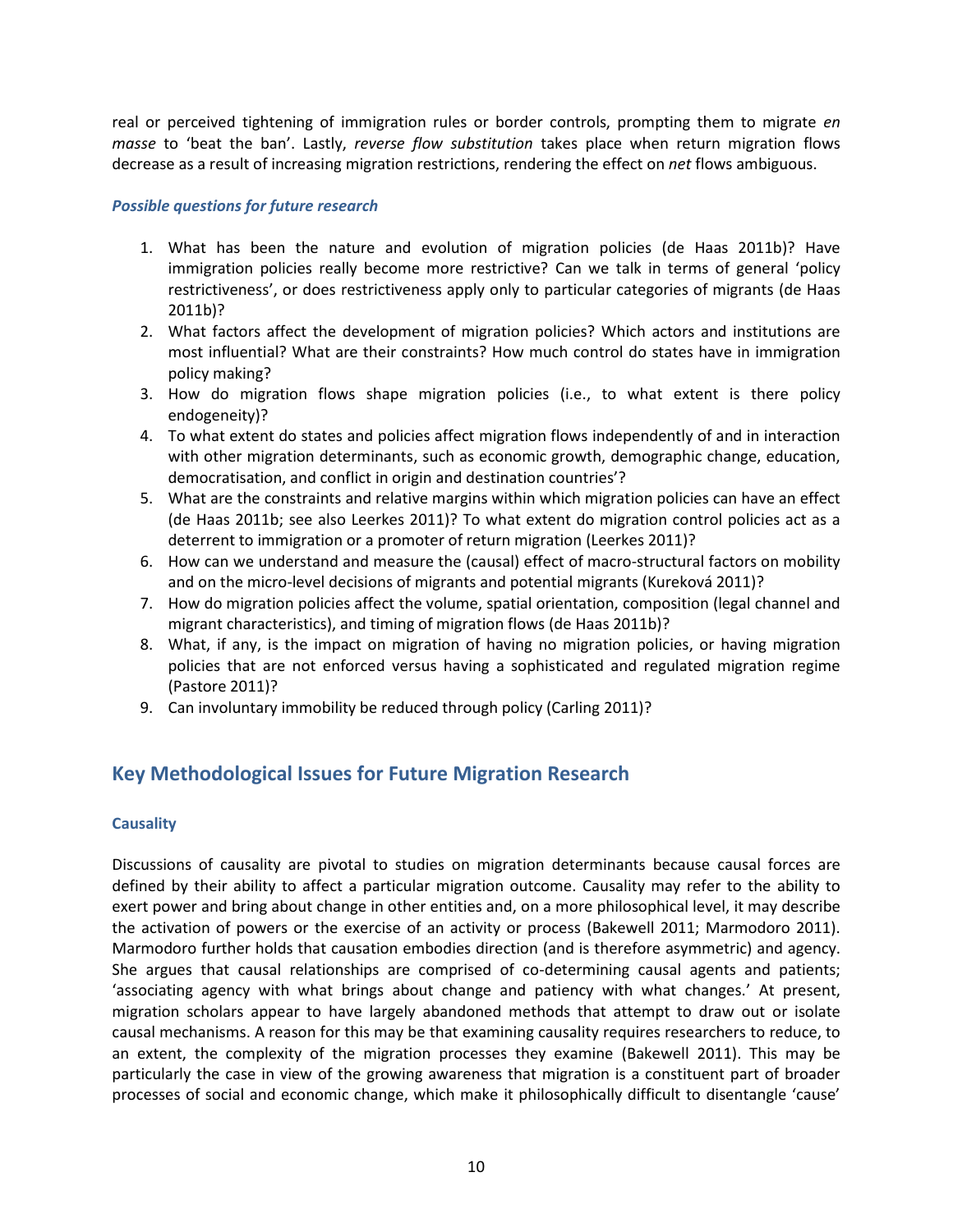and 'effect'. Additionally, identifying causal mechanisms may lead to the development of 'laws' on migration, which are inappropriate to different migration contexts (Cohen 2011).

The shift away from interrogating causality has had consequences for the analytical and methodological development of the field (Cohen 2011). For instance, many researchers have changed their focus to identify covariance as a way to *suggest* causation. However, covariance highlights significant relationships between variables and does not reveal whether such relationships are based on cause and effect, or whether the correlated variables exhibit effects prompted by the same underlying cause. Positivist quantitative approaches, which identify causality using sophisticated statistical methods to control for endogeneity, remain largely unchallenged because of the lack of alternative methods and concepts to approach causality (Bakewell 2011; Cohen 2011; Curran 2011).

Workshop participants agreed that future migration research should return to critically address the measurement as well as the conceptualisation of causality. Bakewell (2011) argues that literature from social theory and philosophy on causal mechanisms lends insight into how we might develop a more sophisticated understanding of migration determinants and processes. This literature suggests that any notion of causality be developed at several interconnected levels of analysis, as no one level can provide a comprehensive explanation (Bakewell 2011; Cohen 2011). The micro-level of analysis addresses individual behaviour and decision-making and explains the course of social action, while the meso-level investigates forms of social organisation and networks and shows how changes take place in social values and opportunities. The macro-level describes institutional processes and identifies shifts in ideologies and cultural norms (Bakewell 2011). We can conceive the higher levels of analysis having properties which partly arise from the lower levels, but they cannot be reduced to them because they take on autonomous forces and exert their own influence (Bakewell 2011).

To nuance conceptualisations of causality for the study of migration determinants, Marmodoro (2011) draws upon contemporary philosophy of mind debates to explore the relationship between causal and constitutive factors. She argues that one school of thought understands causal factors as indistinguishable from constitutive factors, which are factors that define the very state they bring about; while another holds that causality more accurately describes the effect that a factor might have on a state, without defining the state itself. In applying these conceptualisations of causality to the study of migration, Marmodoro (2011) argues that the former school of thought is the most fruitful for conceiving migration determinants, because processes of migration can be conceptualised as both a cause (among many) and a consequence (among many) of processes of socioeconomic transformation. In other words, migration can simultaneously be a *constitutive* factor of socioeconomic transformation *and* can (externally) affect socioeconomic transformation.

Lastly, Engbersen (2011) argues that Weber's 'elective affinity' might act as a useful methodological tool for researchers to examine the relationships between various levels of causality in migration processes. He describes elective affinities as the 'mutual interactions among cultural values, social practices and institutions, as well as [the] specific causal interactions in which two or more causal processes or factors (that are relatively *independent* of each other) can unintentionally give rise to new connections.' Elective affinity is particularly suited to the study of migration because it can illuminate the mutual interactions between migration culture, migration networks, and economic and political factors (especially state control measures); and it is a tool that is process-based and therefore integrates the richness of historical and qualitative data to capture complex causal interactions (Engbersen 2011).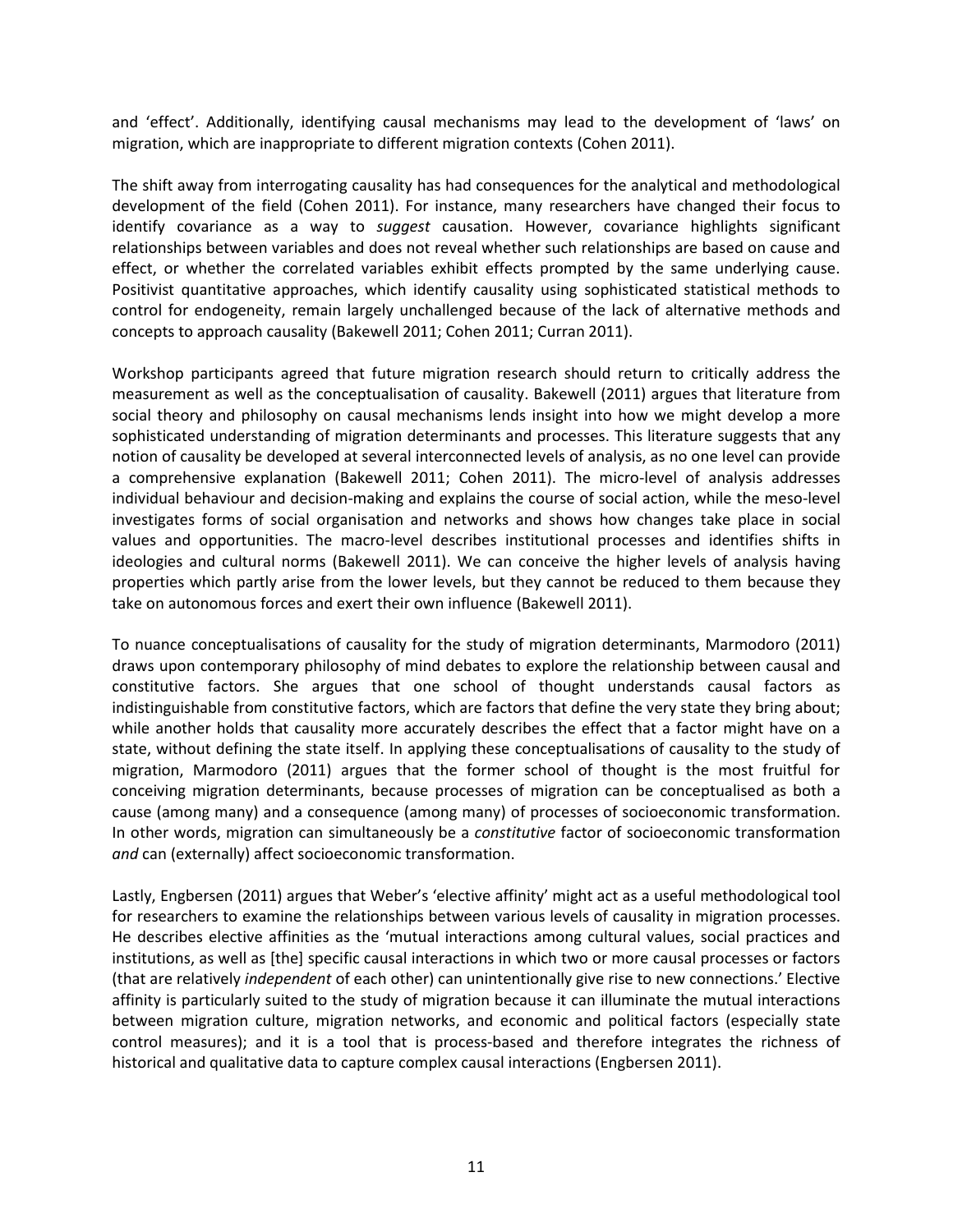#### *Insights for future research*

- 1. Migration researchers from varying disciplines should consider the utility of probabilistic analyses to make explicit, and to narrow, margins of error (Cohen 2011).
- 2. Migration researchers need to consider the extent to which causal mechanisms may be generalisable (Cohen 2011).
- 3. Migration researchers need to examine and understand how social values change and become embedded in and reproduced as norms, preferences, and conventional wisdoms (Cohen 2011).
- 4. Migration researchers should explore the extent to which comparative methods may be used to determine causation (Cohen 2011). A short-term research programme might identify comparable cases or sites in which it is possible to control for all the variables that typically explain migration patterns (Curran 2011).
- 5. Migration researchers should critically explore, identify and compare different, competing ways to conceptualise and operationalise causality, and should be more explicit about their conceptualisation of causality in empirical and theoretical work.

## **Integrated methods and multidimensional methodologies**

A lack of collaboration between disciplines and methodologies and a lack of integration between methods remain two of the major challenges impeding a more comprehensive understanding of the complexity of migration processes and determinants. Castles (2011a) makes a crucial distinction between methods and methodologies by defining *methods* as 'specific techniques used to collect and analyse information or data' and *methodologies* as 'the underlying logic of the research…It deals with the principles of the methods, concepts and procedural rules employed by a scientific discipline. Each discipline has its own methodology.'

Migration research that is situated within a single discipline's methodology tends to reinforce and reproduce partial views of migration processes (de Haas 2011a; Castagnone 2011; Kureková 2011). Castles (2011a) argues that a key challenge of methodological interdisciplinarity is 'the very different definitions of knowledge and the assumptions on how to obtain it that social scientists absorb during their specific training in the various disciplines.' Castagnone (2011) adds that migration methodologies tend to confine themselves to singular levels of analysis, with political science and economic methodologies often focusing on the macro-level, sociology on the meso-level (e.g., networks), and anthropology on the micro-level.

To improve the multi-dimensionality of migration research methodologies, studies should employ methods that span different time periods and geographies and work across and between multiple levels of analysis (Castagnone 2011; Castles 2011a; Skeldon 2011; Kaczmarczyk and Okolski 2011). Beauchemin (2011) argues that event history surveys are a valuable method to study migration determinants because they reveal how forces affecting migration evolve over time and how dynamics change within origin and destination contexts. He suggests conducting surveys in both origin and destination sites to capture the experiences of migrants, returnees, and non-migrants. Alternatively, one might conduct surveys in one location and ask respondents about their friends and relatives abroad. To integrate mesoand macro-level data with predominantly micro-level survey data, one might try to obtain community datasets as well as data on historical structural factors.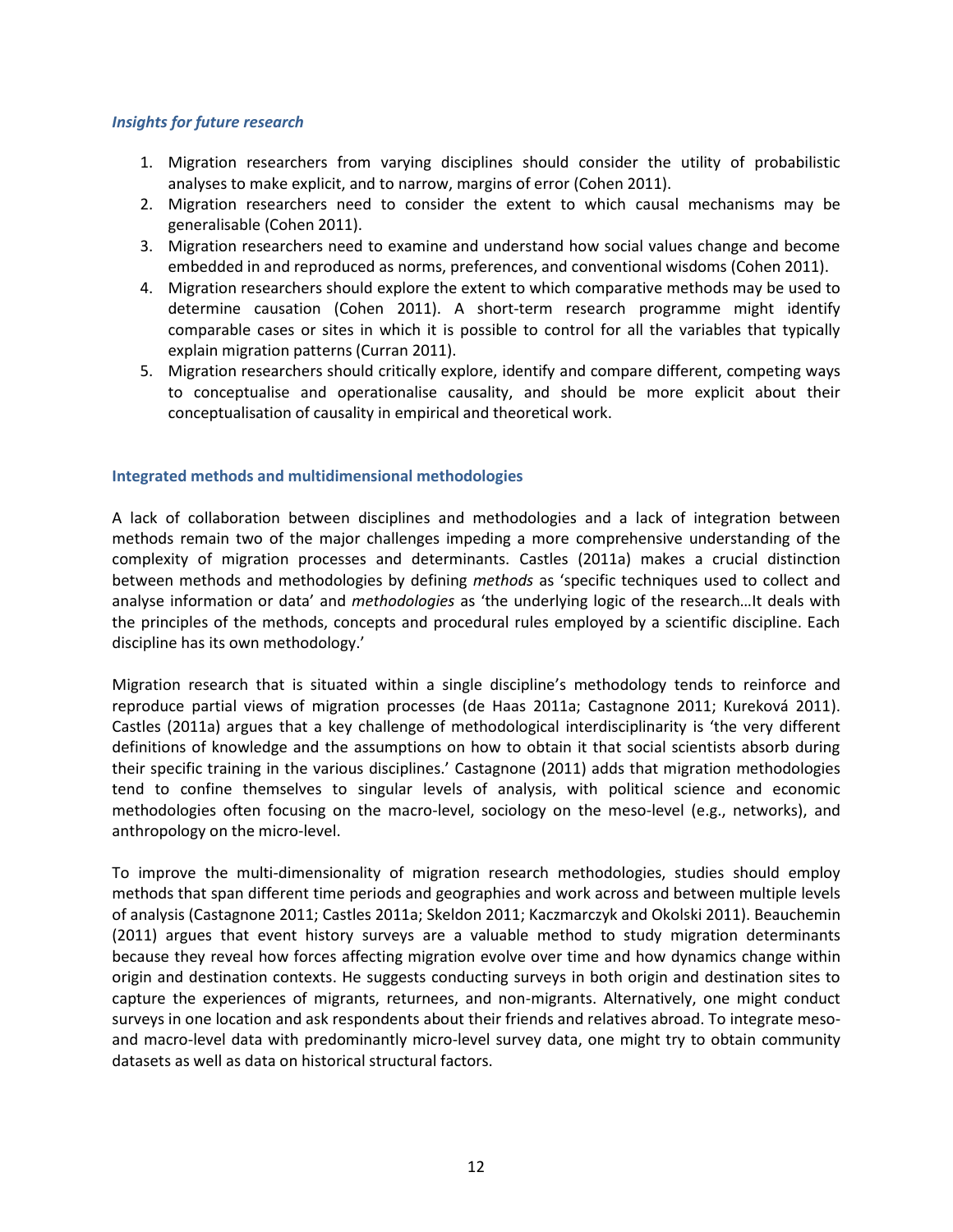Another strategy to improve future migration research is to integrate qualitative and quantitative methods. Workshop participants agreed that combining qualitative and quantitative methods into a single methodology to examine migration processes would 'produce results that are of greater value than could be attained by applying them separately' (Hatton 2011; Collyer 2011; Kureková 2011; de Haas 2011a; Castagnone 2011; Kaczmarczyk and Okolski 2011). However, this is easier said than done.

To overcome some of the challenges of integrating qualitative and quantitative methods, Collyer (2011) suggests that researchers develop a methodological framework that aligns the goals of the research with the methodology, maintains comparable units of analysis, and considers the sequencing of qualitative and quantitative methods (see also Curran 2011). As mentioned previously, different disciplines and methodologies conceptualise and analyse the various dimensions of migration differently.

Therefore, a way forward could be to investigate the extent to which certain quantitative and qualitative methods are complementary and could be combined to form a methodology that would address the different ways various disciplines frame migration. In terms of methods sequencing, researchers might determine whether their quantitative methods should precede their qualitative methods, so that indepth data can be used to explain any patterns identified by quantitative analyses and to understand the mechanisms behind peoples' behaviours; or whether qualitative methods should precede quantitative methods, so that in-depth data can inform the questions and response categories used in a survey. Methods sequencing may achieve greater complexity and more nuanced results when reiterated, for instance when employing qualitative, quantitative, and then qualitative methods again.

In her research, Curran (2011) finds that the central characteristic of a multi-dimensional methodology is the iteration of qualitative and quantitative methods and the triangulation of their results to identify points of convergence or divergence. She builds upon Collyer (2011) by arguing that first, quantitative methods can highlight the existence of a puzzling phenomenon (or counterintuitive regularities) that qualitative methods may not detect; second, qualitative methods can examine how the phenomenon emerged over time, revise the initial hypotheses, and then identify key mechanisms that allow the new hypotheses to be tested; and third, quantitative methods can investigate the prevalence of the identified mechanisms.

Castagnone (2011) attempts to overcome challenges with comparability and methods sequencing by offering a methodological framework whereby researchers use qualitative and quantitative methods simultaneously in the collection of life course data. Qualitative analyses of life course data reconstruct the lives of migrants in terms of their different phases and movements and contextualise mobility trajectories alongside socio-cultural (e.g. educational, familial, and professional) trajectories. Quantitative analyses trace the life courses of individuals by mapping the interaction of specific events and processes and employing statistical analyses (Kaczmarczyk and Okolski 2011). The simultaneous use of complementary qualitative and quantitative biographic methods demonstrates how these methods can draw inspiration from each other, innovate methodologies, and provide new heuristic devices, rather than oppose each other or engage with different phases and aims of the research process (Castagnone 2011). Although this framework faces challenges with regard to representative sampling and external validity, participants agreed that because of its capacity to generate rich analytical detail at the micro-level, such a framework should be explored further as a step towards improved methodological integration and towards achieving multi-dimensionality.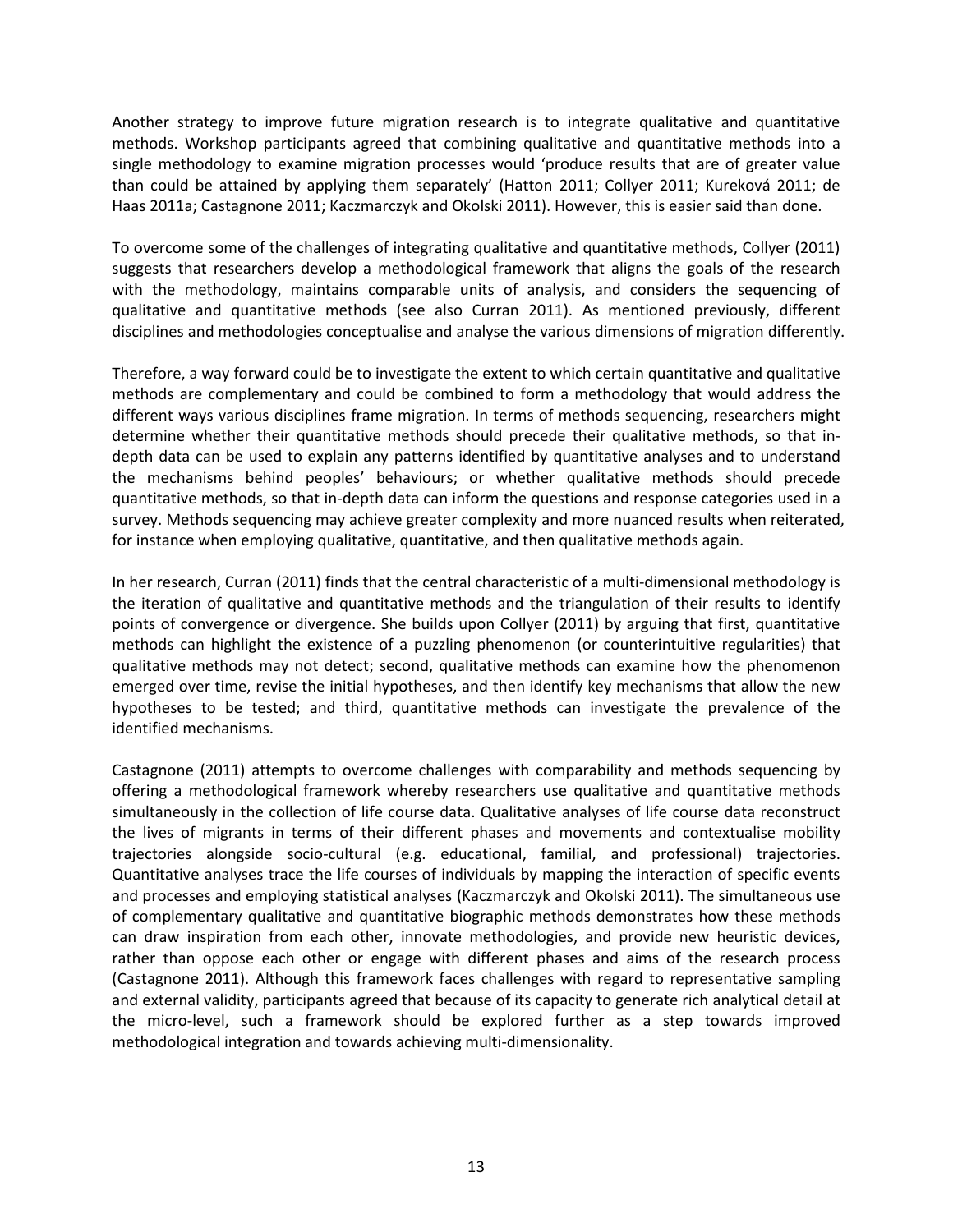#### *Insights for future research*

#### **Interdisciplinarity**

- 1. Future migration research must focus its energy on developing synergies between disciplines, their methodologies, and their methods (Castagnone 2011; Collyer 2011).
- 2. Future migration studies should craft research questions which require methodologies that integrate various disciplines and methods.

## **Qualitative and quantitative integration**

- 3. Future migration scholarship should assess the extent to which the outcomes and recommendations of migration research would differ by using either qualitative or quantitative methods (Hatton 2011).
- 4. Future research should consider the extent to which the sequencing of qualitative and quantitative methods would impact the outcome (Collyer 2011; Castagnone 2011). Moreover, studies should adopt methodologies that use qualitative and quantitative methods simultaneously during data collection to overcome boundaries between disciplines and research paradigms and to innovate migration research instruments (Castagnone 2011).
- 5. When using mixed method methodologies, researchers should ensure they use comparable units of analysis (Collyer 2011).
- 6. To abate some of the costs associated with methodologies that integrate qualitative and quantitative methods, researchers should seek out existing quantitative data to complement qualitative data, or scale down the number and spread of their surveys in favour of adding depth to each survey (Collyer 2011).

## **Multidimensionality**

- 7. Methodologies which focus on micro-level migration determinants and theories should embed their research in an understanding of the past and present social, economic, and political contexts surrounding the people and places under examination. For instance, it is important to be aware of links between origin and destination societies arising from colonialism, slavery, military intervention, cultural relationships, labour recruitment, incentives for skilled migration, or present-day neoliberal globalisation as these help situate migration dynamics observed at the micro-level (Castles 2011a).
- 8. Methodologies which focus on macro-structural migration issues should identify behavioural links to the micro-level, to communicate the implications of macro-level changes for migrant agency, aspirations, and capabilities and to avoid ambiguous or overly general, deterministic statements about the relationships between macro-level structures and migration decisionmaking (de Haas 2011a, 2011b).
- 9. The representative nature of sampling frames should be further interrogated in migration studies, and researchers should consider targeted over random sampling to better capture structural factors (Kaczmarczyk and Okolski 2011).
- 10. Studies and methodologies which focus on individual and household behaviours should reflect upon the meso- and macro-level contextual factors that affect the costs, benefits, and perceptions weighed in migration decision-making. This will serve to bridge theories on the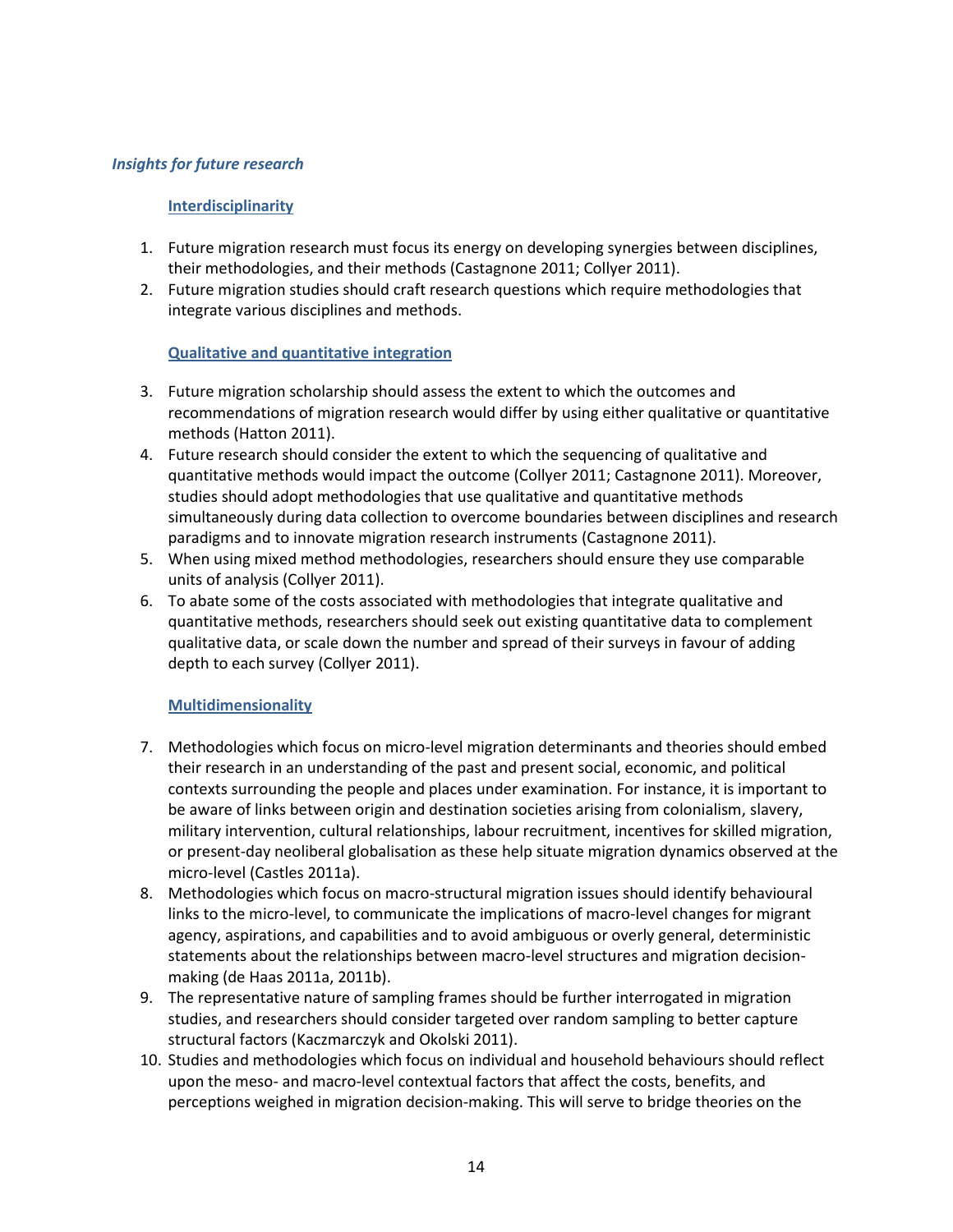causes and continuation of migration, maintaining a critical analytical distinction between individual migrants' *motivations* and macro- and meso-level migration *determinants*.

11. Researchers should develop new units of analysis for migration research, for instance, the 'migration corridor', which can better accommodate multi-dimensional methodologies. The most prevalent unit of analysis in migration research, 'the state', is often insufficient in examining migration phenomena beyond the macro-level.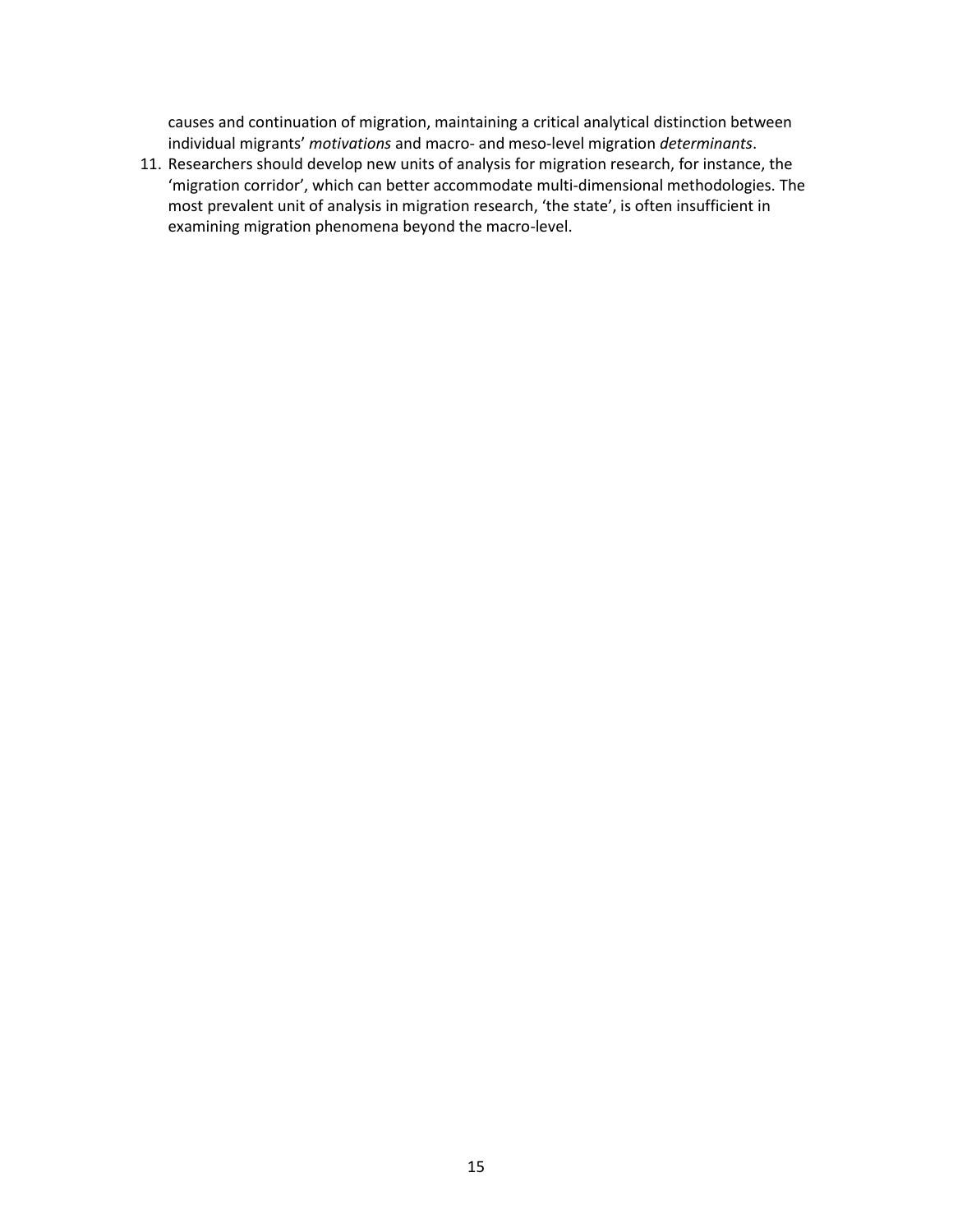# **Works Cited**

Bakewell, O. "Conceptualizing causality in mgiration processes." *New approaches for researching the determinants of migration processes: ESF strategic workshop on migration research.* University of Oxford: International Migration Institute and European Science Foundation, 29-30 September 2011. 1-10.

Beauchemin, C. "Event History Surveys on International Migration: Remaining Challenges." *New approaches for researching the determinants of migration processes: ESF strategic workshop on migration research.* University of Oxford: International Migration Institute and European Science Foundation, 29-30 September 2011. 1-5.

Bjarnesen, J. "Discussion: Operationalising Agency: Researching the role of capabilities and aspirations in migration processes." *New approaches for researching the determinants of migration processes: ESF strategic workshop on migration research.* University of Oxford: International Migration Institute and European Science Foundation, 29-30 September 2011. 1-2.

Carling, J. "Migration aspirations and voluntary immobility." *New approaches for researching the determinants of migration processes: ESF strategic workshop on migration research.* University of Oxford: International Migration Institute and European Science Foundation, 29-30 September 2011.

Castagnone, E. "Bridging the gap between qualitative and quantitative research methods: the case of biographical approach." *New approaches for researching the determinants of migration processes: ESF strategic workshop on migration research.* University of Oxford: International Migration Institute and European Science Foundation, 29-30 September 2011. 1-11.

Castles, S. "Methodology and Methods: Conceptual Issues." In *African Migration Research: Innovative Methods and Methodologies*, by M. and de Haas, H. (eds.) Berriane. 2011a.

Castles, S. "Introduction: Researching and Conceptualising the Determinants of Migration Processes." *New approaches for researching the determinants of migration processes: ESF strategic workshop on migration research.* University of Oxford: International Migration Institute and European Science Foundation, 29-30 September 2011b. 1-5.

Cohen, R. "Discussion note: Conceptualising and measuring causality in migration processes." *New approaches for researching the determinants of migration processes: ESF strategic workshop on migration research.* University of Oxford: International Migration Institute and European Science Foundation, 29-30 September 2011. 1-2.

Collyer, M. "Joining the Q2: mixing qualitative and quantitative methods." *New approaches for researching the determinants of migration processes: ESF strategic workshop on migration research.* University of Oxford: International Migration Institute and European Science Foundation, 29-30 September 2011. 1-3.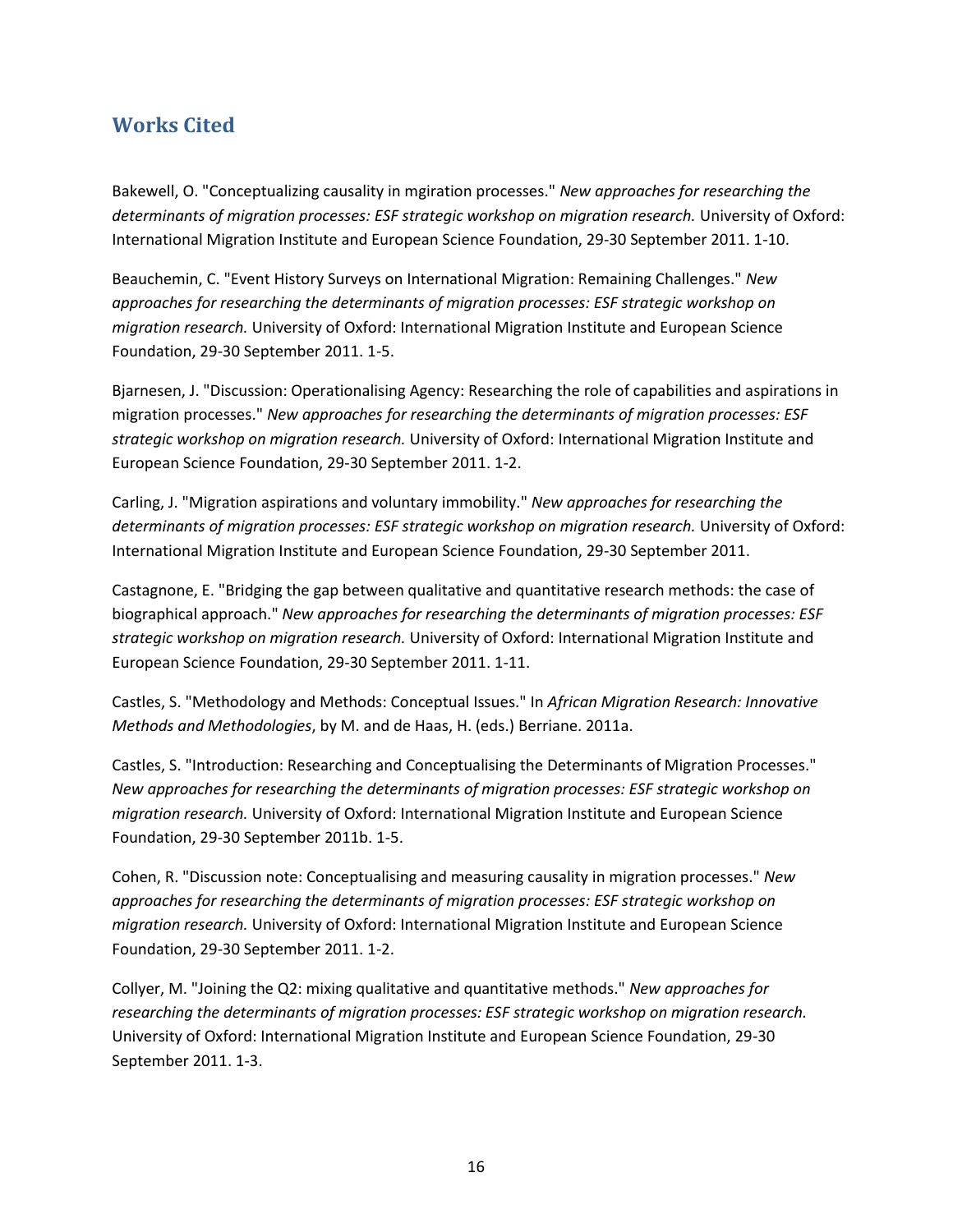Curran, S. R. "Migration Research Insights through Qualitative & Quantitative Study of Gender & Networks." *New approaches for researching the determinants of migration processes: ESF strategic workshop on migration research.* University of Oxford: International Migration Institute and European Science Foundation, 29-30 September 2011. 1-11.

Czaika, M. "Discussion of the concept notes on researching and conceptualising the determinants of migration processes." *New approaches for researching the determinants of migration processes: ESF strategic workshop on migration research.* University of Oxford: International Migration Institute and European Science Foundation, 29-30 September 2011. 1-4.

de Haas, D. "Background Note." *New approaches for researching the determinants of migration processes: ESF strategic workshop on migration research.* University of Oxford: International Migration Institute and European Science Foundation, 29-30 September 2011a. 1-6.

de Haas, D. *The determinants of international Migration: Conceptualising policy, origin and destination effects.* Working paper no. 32, DEMIG project paper no. 2, Department of International Development, International Migration Institute, Oxford: University of Oxford, 2011b.

Elrick, T. and Ciobanu, O. , "Migration networks and policy impacts: insights from Romanian–Spanish migrations". *Global* Networks. 9(1) 2009.

Engbersen, G. "Migration mechanisms of the middle range." *New approaches for researching the determinants of migration processes: ESF strategic workshop on migration research.* University of Oxford: International Migration Institute and European Science Foundation, 29-30 September 2011. 1-11.

Hatton, T. "Discussion note: Integrating qualitative and quantitative research approaches." *New approaches for researching the determinants of migration processes: ESF strategic workshop on migration research.* University of Oxford: International Migration Institute and European Science Foundation, 29-30 September 2011. 1-5.

Holzmann, R., J. Koettle and T. Chernetsky. *Portability Regimes of Pension and Health Care Benefits for International Migrants: An Analysis of Issues and Good Practices.* Prepared for the Global Commission on International Migration, Social Protection, Human Development Network, World Bank, 2005.

Kaczmarczyk, P. and M. Okolski. "Do we (still) need ethnosurvey(s)?" *New approaches for researching the determinants of migration processes: ESF strategic workshop on migration research.* University of Oxford: International Migration Institute and European Science Foundation, 29-30 September 2011. 1-8.

Krissman, F. "Back for the Future: new approaches in migration networks and migration network dynamics need an 'old' research method." *New approaches for researching the determinants of migration processes: ESF strategic workshop on migration research.* University of Oxford: International Migration Institute and European Science Foundation, 29-30 September 2011. 1-9.

Kurekova, L. "Bringing in the macro-structural level: Researching the role of states and policy in migration processes - Discussion note no. 2." *New approaches for researching the determinants of*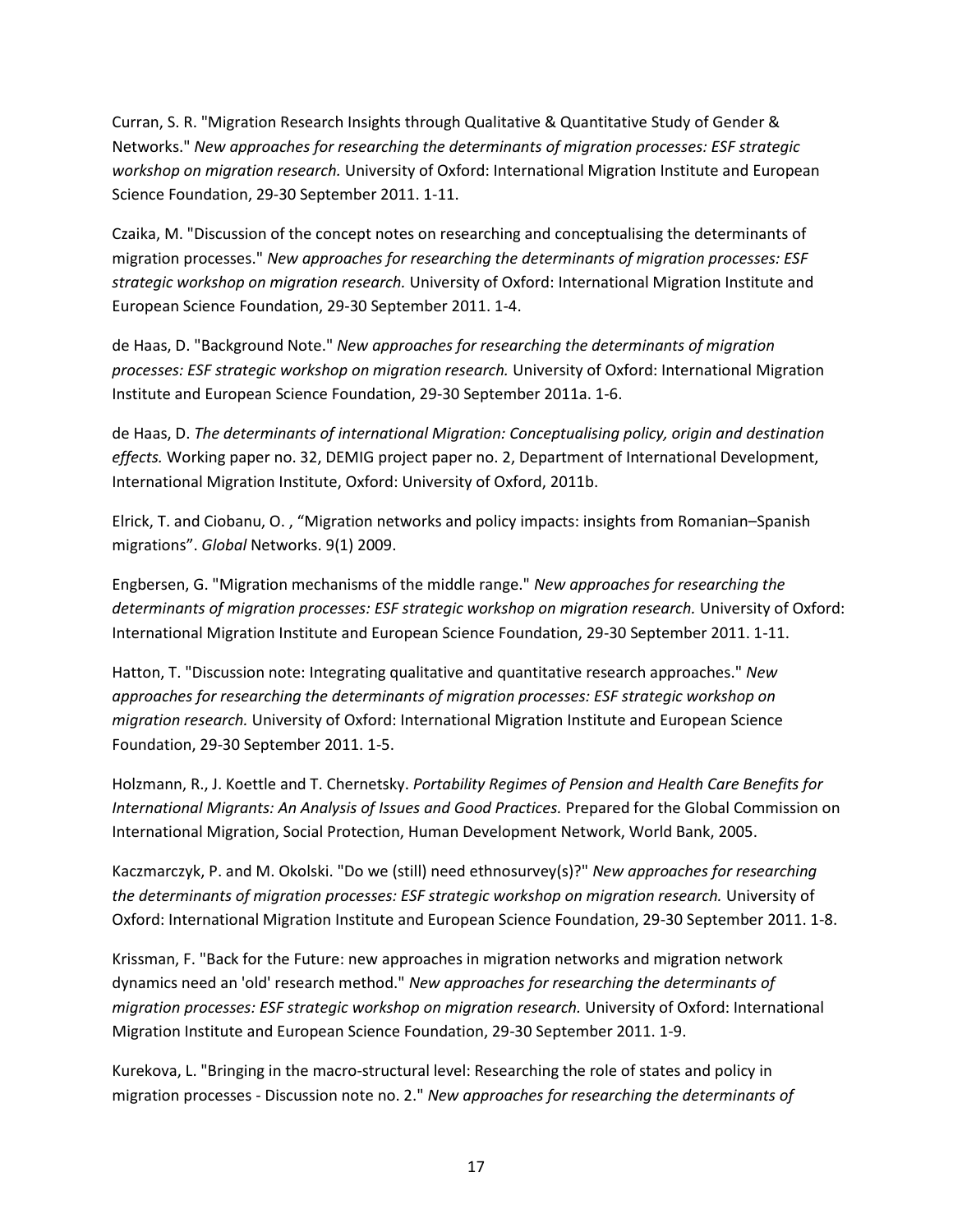*migration processes: ESF strategic workshop on migration research.* University of Oxford: International Migration Institute and European Science Foundation, 29-30 September 2011. 1-6.

Leerkes, A. "Immigration control: Bringing in the macro-structural level." *New approaches for researching the determinants of migration processes: ESF strategic workshop on migration research.* University of Oxford: International Migration Institute and European Science Foundation, 29-30 September 2011. 1-6.

Lindley, A. "Exploring migration causation in contexts of violent conflict: some reflections." *New approaches for researching the determinants of migration processes: ESF strategic workshop on migration research.* University of Oxford: International Migration Institute and European Science Foundation, 29-30 September 2011. 1-7.

Marmodoro, A. "Causal or Constitutive?" *New approaches for researching the determinants of migration processes: ESF strategic workshop on migration research.* University of Oxford: International Migration Institute and European Science Foundation, 29-30 September 2011. 1-4.

Mayda, A. M. "Researching the role of states and policy in migration processes: Discussion note." *New approaches for researching the determinants of migration processes: ESF strategic workshop on migration research.* University of Oxford: International Migration Institute and European Science Foundation, 29-30 September 2011. 1-10.

O'Reilly, K. "Telling praxis stories for migration." *New approaches for researching the determinants of migration processes: ESF strategic workshop on migration research.* University of Oxford: International Migration Institute and European Science Foundation, 29-30 September 2011. 1-5.

Pastore, F. "Discussion note: Bringing in the macro-structural level: Researching the role of states and policy in migration processes." *New approaches for researching the determinants of migration processes: ESF strategic workshop on migration research.* University of Oxford: International Migration Institute and European Science Foundation, 29-30 September 2011. n.p.

Paul, A. M. "A Little Help can still go a Long Way: The Role of Migrant Networks in Migration System Dynamics." *New approaches for researching the determinants of migration processes: ESF strategic workshop on migration research.* University of Oxford: International Migration Institute and European Science Foundation, 29-30 September 2011. 1-6.

Sen, A. *Development as Freedom.* New York: Anchor Books. 1999.

Skeldon, R. "Researching and Conceptualising the Determinants of Migration Processes: A Note on the Importance of Space and Time." *New approaches for researching the determinants of migration processes: ESF strategic workshop on migration research.* University of Oxford: International Migration Institute and European Science Foundation, 29-30 September 2011. 1-4.